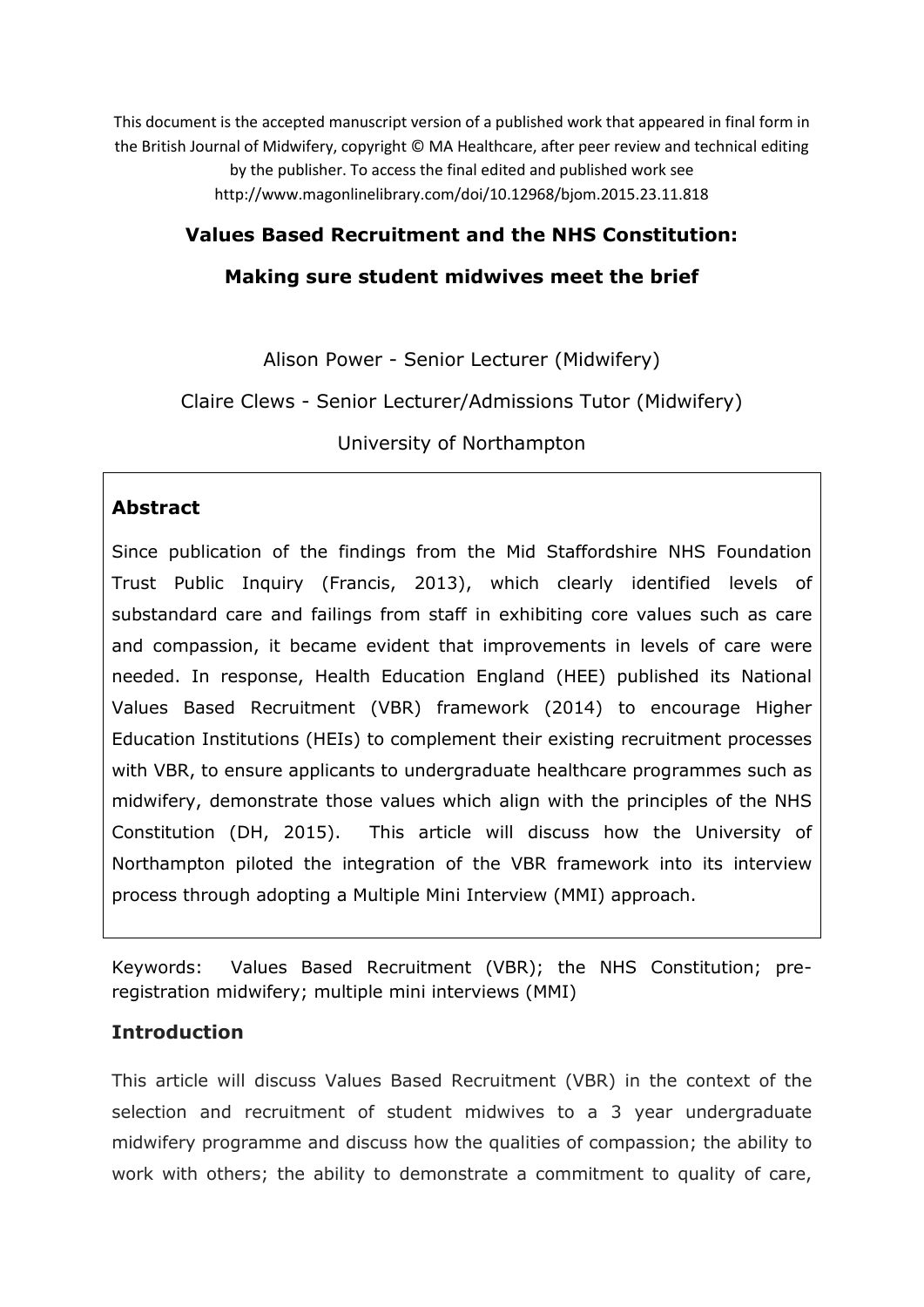valuing the individual; an understanding of the importance of respect and dignity and a pledge to improving lives can be identified by this process (DH, 2015).

*The NHS Constitution establishes the principles and values of the NHS in England. It sets out rights to which patients, public and staff are entitled, and pledges which the NHS is committed to achieve, together with responsibilities, which the public, patients and staff owe to one another to ensure that the NHS operates fairly and effectively.*

(Department of Health (DH), 2015:2)

# **What is VBR?**

VBR is defined by Health Education England (HEE) as:

*an approach which attracts and recruits students, trainees and employees on the basis that their individual values and behaviours align with the values of the NHS Constitution, alongside their skills and aptitude*

(HEE, 2013:Values Based Recruitment)

Every HEI has its own recruitment strategy; however in 2014 the Department of Health (DH) tasked Health Education England (HEE) with implementing Values Based Recruitment (VBR) in the selection of students for all undergraduate healthcare programmes (Miller and Bird, 2014). The evidence assimilated by HEE (2013) in relation to what VBR can offer HEIs delivering undergraduate health programmes, suggests a standardised approach to recruitment should be adopted, whilst still allowing enough flexibility for individual innovation in its implementation across different institutions.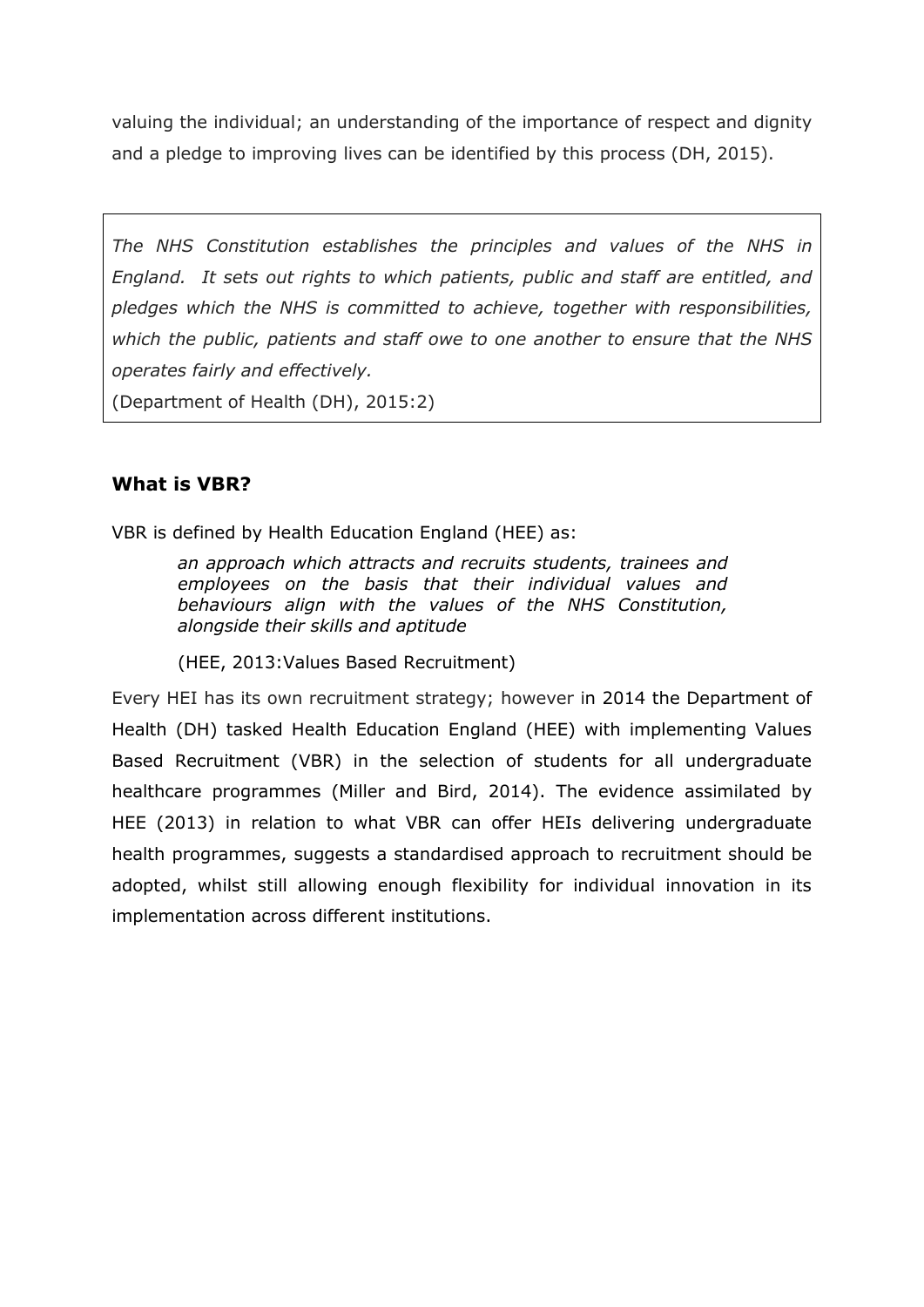

### **Interview Preparation**

In the invitation to interview, candidates were provided with weblinks to the HEE website [\(http://hee.nhs.uk/wp-content/blogs.dir/321/files/2014/10/VBR-](http://hee.nhs.uk/wp-content/blogs.dir/321/files/2014/10/VBR-Framework.pdf)[Framework.pdf\)](http://hee.nhs.uk/wp-content/blogs.dir/321/files/2014/10/VBR-Framework.pdf) and NHS Constitution document [\(https://www.gov.uk/government/uploads/system/uploads/attachment\\_data/file](https://www.gov.uk/government/uploads/system/uploads/attachment_data/file/448466/NHS_Constitution_WEB.pdf) /448466/NHS Constitution WEB.pdf) and asked to create a pictorial representation of their interpretation of one of the VBR qualities identified in figure 1.

# **Multiple Mini Interviews:**

Use of the Multiple Mini Interview (MMI) in recruitment to health programmes is not a new concept, with a current evidence base spanning 10 years (Eva *et al*., 2004). However, authors such as Miller and Bird (2014) acknowledge some of the possible pitfalls of using this strategy, for example the possibility for it to become a tick box exercise, with candidates citing 'buzz words' cited in the NHS Constitution (NHS, 2015) without demonstrating any depth of understanding of the underlying concepts and principles. It is suggested that with careful planning and design of the activities undertaken and their associated assessment in each of the MMI stations this factor can be mitigated against.

In 2014 the midwifery team at the University of Northampton aligned their recruitment strategy with the VBR framework by adapting the individual interview element of the selection process to include MMIs. By conducting the MMIs in the hospital setting, the recruitment process reflected the standard for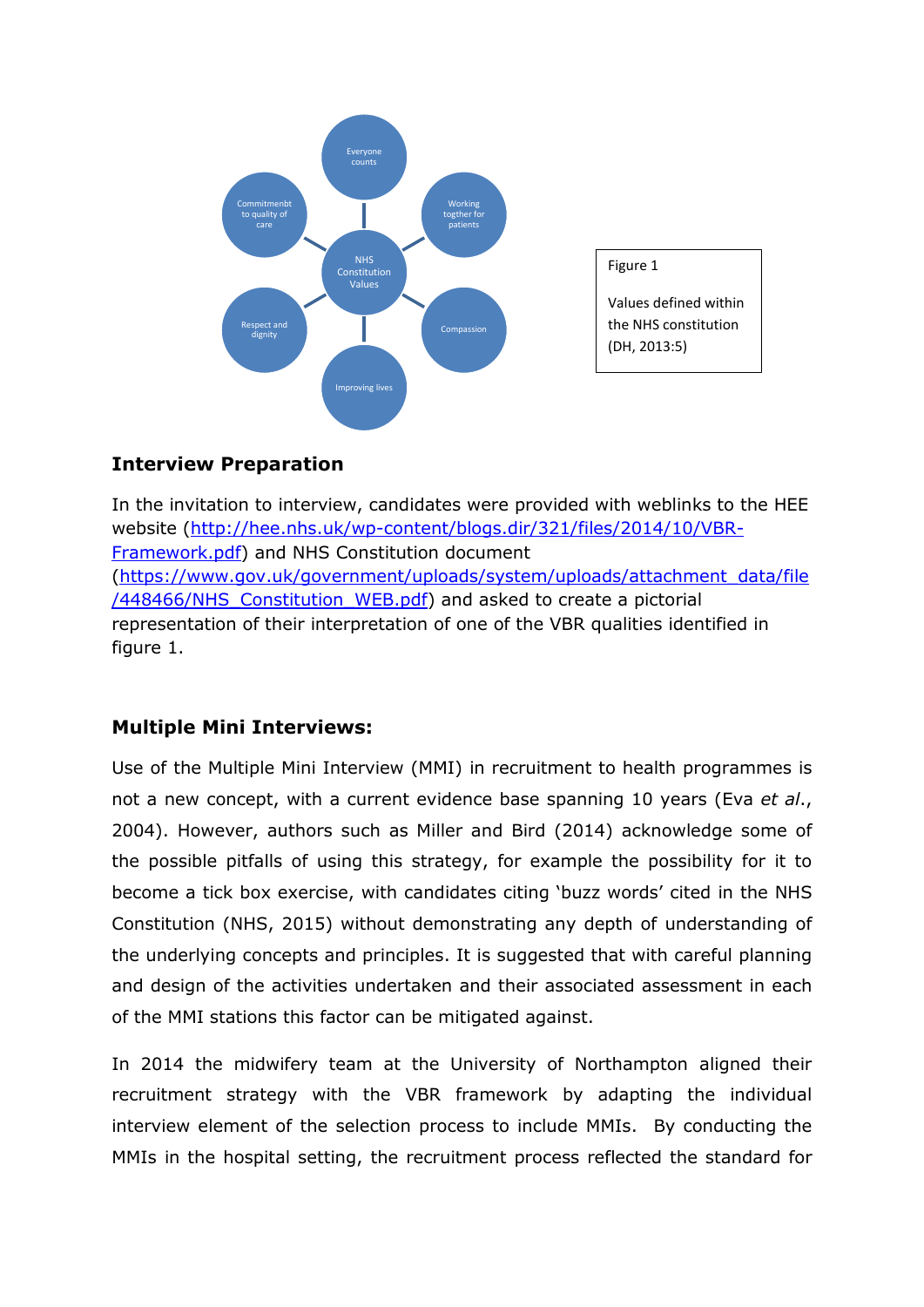pre-registration midwifery education to consist of 50% theory and 50% practice (NMC, 2009).

All three stations looked to assess applicants' attributes in relation to VBR, including the 6Cs: care, compassion, commitment, courage, communication and competence (CNO and DH CNA, 2012).

### **MMI Station 1**

- **Facilitator:** current student midwife ambassadors for the University
- **Task:** involved the candidate answering a telephone call in delivery suite from a woman in early labour. Applicants were required to gather and document key elements of information, a template for which was provided
- **Rationale:** this MMI was designed to evaluate written communication skills and assess the candidate's ability to demonstrate a caring and compassionate approach in a pressurised environment

### **MMI Station 2**

- **Facilitator:** a senior midwife
- **Task:** required the applicant to explain and justify how their pictorial representation reflected the chosen VBR quality as identified in figure 1
- **Rationale:** this MMI was designed to evaluate the candidate's ability to effectively and competently communicate their interpretation of the quality identified as well as demonstrating commitment to the selection process in the form of a well-conceived, well designed resource

# **MMI Station 3**

- **Facilitator:** a lecturer
- **Task:** consisted of the lecturer asking a series of questions and presenting mini scenarios for discussion
- **Rationale:** this MMI was designed to elicit the candidate's motivations for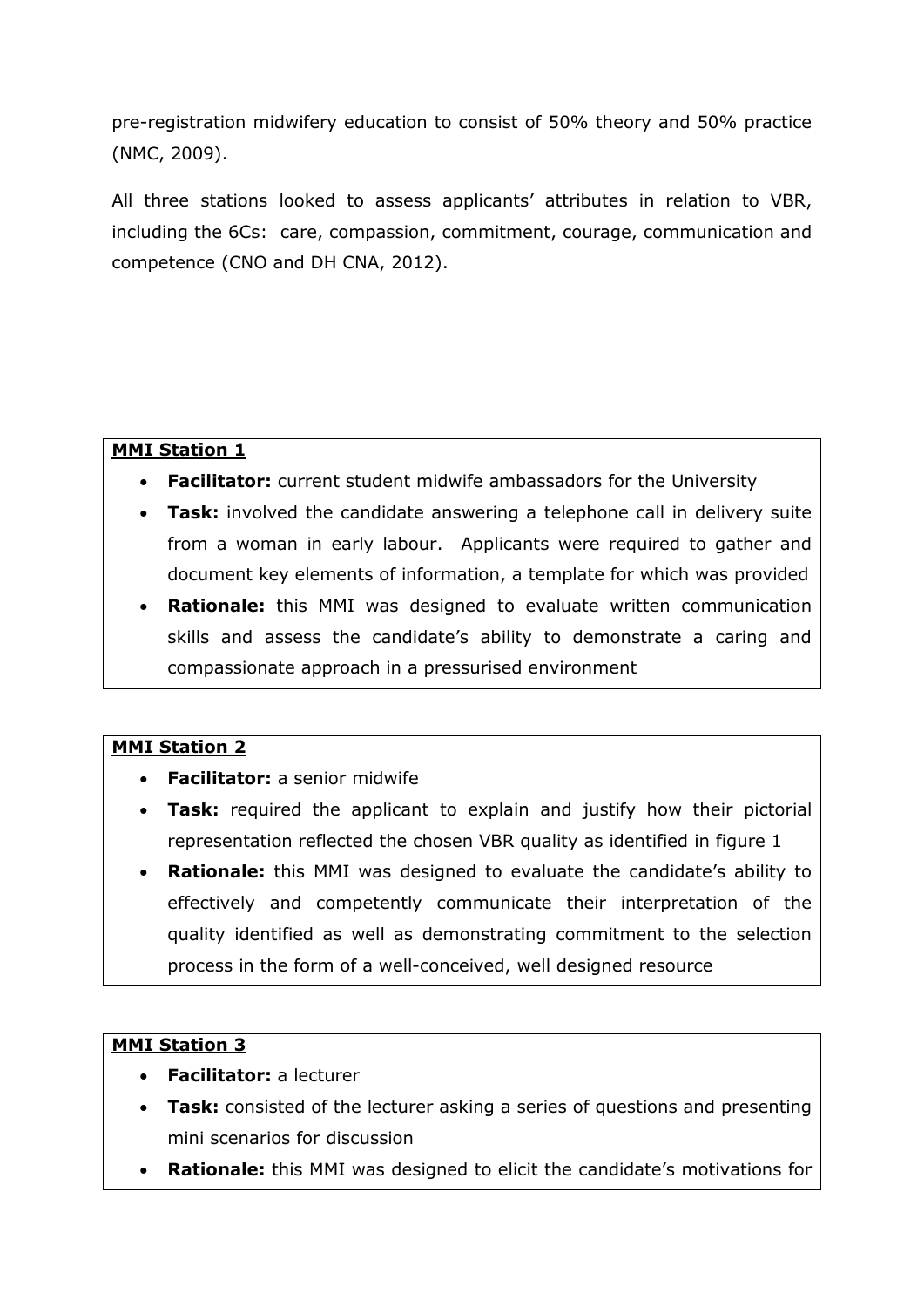entering the midwifery profession, as well as evaluating communication, care and compassion. The mini scenarios provided the opportunity for the candidate to demonstrate understanding of the concept of courage and its appropriate application

Each workstation was assessed and scored individually by those leading the station followed by a standardisation discussion between the student, senior midwife and lecturer.

# **What next?**

All providers of undergraduate healthcare programmes, including midwifery, should embed VBR in their selection and recruitment strategies. Applicants who apply for midwifery undergraduate programmes need to be able to demonstrate, the values based attributes identified by Health Education England (2014) and there is evidence to suggest that employing the MMI model rather than a single interview format may be a more reliable method of assessment (Eva et al, 2004; Humphrey *et al*., 2008; Eva *et al*., 2009; O'Brien *et al*., 2011; Pau *et al*., 2013). The qualities of VBR must be assessed; however it is up to individual HEI to decide their method of assessment.

The pilot discussed in this article aimed to adopt a flexible approach in its design and implementation of MMIs to promote, rather than stifle the candidates' individuality, creativity and innovation in order to successfully recruit student midwives who, on qualification, will positively affect the nature and culture of maternity services.

### **References**

Commissioning Board Chief Nursing Officer and DH Chief Nursing Adviser (2012) Compassion in Practice. Gov.uk [online] Available from: [http://www.england.nhs.uk/wp-content/uploads/2012/12/compassion-in](http://www.england.nhs.uk/wp-content/uploads/2012/12/compassion-in-practice.pdf)[practice.pdf](http://www.england.nhs.uk/wp-content/uploads/2012/12/compassion-in-practice.pdf) [Accessed 07.10.15]

Department of Health (DH) (2015) The NHS Constitution: the NHS belongs to us all. *Gov.uk* [online]. Available from: [https://www.gov.uk/government/uploads/system/uploads/attachment\\_data/file/](https://www.gov.uk/government/uploads/system/uploads/attachment_data/file/448466/NHS_Constitution_WEB.pdf) [448466/NHS\\_Constitution\\_WEB.pdf.](https://www.gov.uk/government/uploads/system/uploads/attachment_data/file/448466/NHS_Constitution_WEB.pdf) [Accessed 07.10.15]